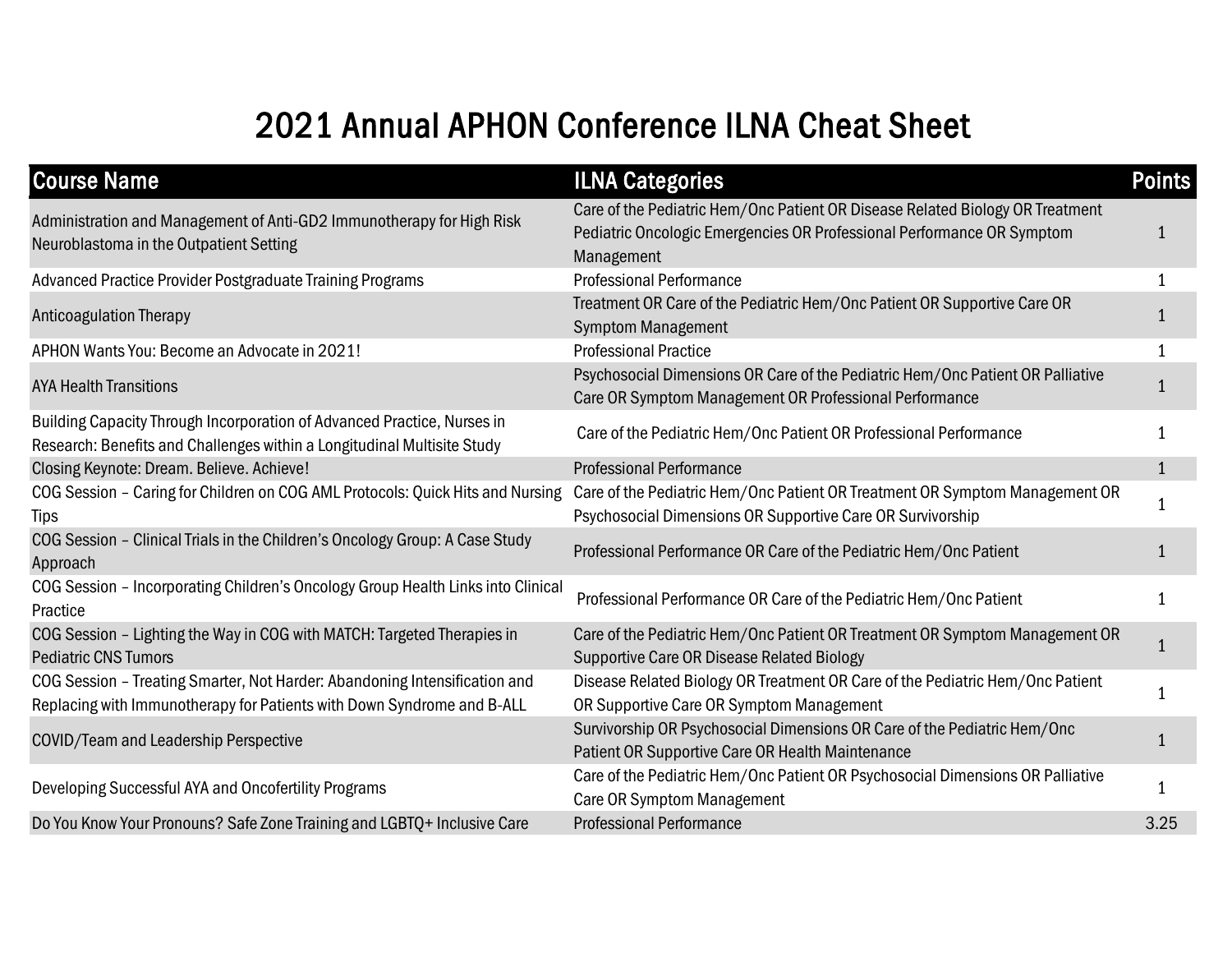| <b>Error Prevention</b>                                                                                                      | Care of the Pediatric Hem/Onc Patient OR Supportive Care OR Symptom<br>Management OR Professional Performance                                                                                 | 1            |
|------------------------------------------------------------------------------------------------------------------------------|-----------------------------------------------------------------------------------------------------------------------------------------------------------------------------------------------|--------------|
| General Session: Promoting Resilience in Children with Cancer and their Families                                             | Professional Performance OR Care of the Pediatric Hem/Onc Patient OR<br><b>Psychosocial Dimensions</b>                                                                                        | $\mathbf{1}$ |
| General Session: State of the Nursing Science: Accentuating the Positive:<br>Pediatric Oncology Nurses Experiences of Caring | Professional Performance OR Care of the Pediatric Hem/Onc Patient                                                                                                                             | 1            |
| Germ Cell Tumors: Not All Created Equal                                                                                      | Care of the Pediatric Hem/Onc Patient OR Professional Performance OR<br>Psychosocial Dimensions and Health Maintenance OR Supportive Care OR<br>Symptom Management OR Treatment               | $\mathbf 1$  |
| Hot Topics in Pediatric Oncology: Updates from the Children's Oncology Group                                                 | Professional Performance OR Care of the Pediatric Hem/Onc Patient                                                                                                                             | 1            |
| Infant ALL: A Review of Current Areas of Research Through 3 Case Studies                                                     | Disease Related Biology OR Care of the Pediatric Hem/Onc Patient OR Treatment<br><b>OR Professional Practice</b>                                                                              | $\mathbf{1}$ |
| Infusing Innovation into Pediatric Hematology/Oncology Nursing Practice and<br>Research                                      | <b>Professional Performance</b>                                                                                                                                                               | 1            |
| It's a Mab Mab Mab Mab World                                                                                                 | Care of the Pediatric Hem/Onc Patient OR Treatment                                                                                                                                            | $\mathbf{1}$ |
| "It's my Body!": Engaging Children and Adolescents Through Goals of Care<br>Discussions on End of Life                       | Psychosocial Dimensions of Care and Health Maintenance OR Palliative Care OR<br>Supportive Care OR Symptom Management OR Professional Performance OR Care<br>of the Pediatric Hem/Onc Patient | 1            |
| Leadership Course: Leadership Development - Application to Practice and Skill<br>Development                                 | Care of the Pediatric Hem/Onc Patient OR Professional Performance                                                                                                                             | 5.75         |
| Local Chapter Strategies - Shared Experiences to Shared Success                                                              | <b>Professional Performance</b>                                                                                                                                                               | 1            |
| Navigating Ethics in Real World Pediatric Hematology/Oncology Nursing Practice                                               | Care of the Pediatric Hem/Onc Patient OR Professional Performance                                                                                                                             | 1            |
| No Easy Target! What's new in AML Therapy?                                                                                   | Disease Related Biology OR Care of the Pediatric Hem/Onc Patient OR Treatment<br>OR Professional Performance                                                                                  | $\mathbf{1}$ |
| Opening Keynote: Looking Back and Envisioning our Future with Grace, Gratitude<br>and Grit                                   | <b>Professional Performance</b>                                                                                                                                                               | 1            |
| Paper Presentations - Child/Adolescent Cancer Treatment Experience                                                           | Supportive Care OR Symptom Management OR Psychosocial Dimensions OR Care<br>of the Pediatric Hem/Onc Patient                                                                                  | $\mathbf{1}$ |
| Paper Presentations - Long Term (or Chronic) Supportive Care                                                                 | Survivorship OR Symptom Management OR Care of the Pediatric Hem/OncPatient<br>OR Professional Performance OR Treatment                                                                        | $\mathbf{1}$ |
| Paper Presentations - Program Development                                                                                    | <b>Professional Performance</b>                                                                                                                                                               | 1            |
| Paper Presentations - Supportive Care/Quality Improvement                                                                    | Professional Performance OR Care of the Pediatric Hem/Onc Patient                                                                                                                             | 1            |